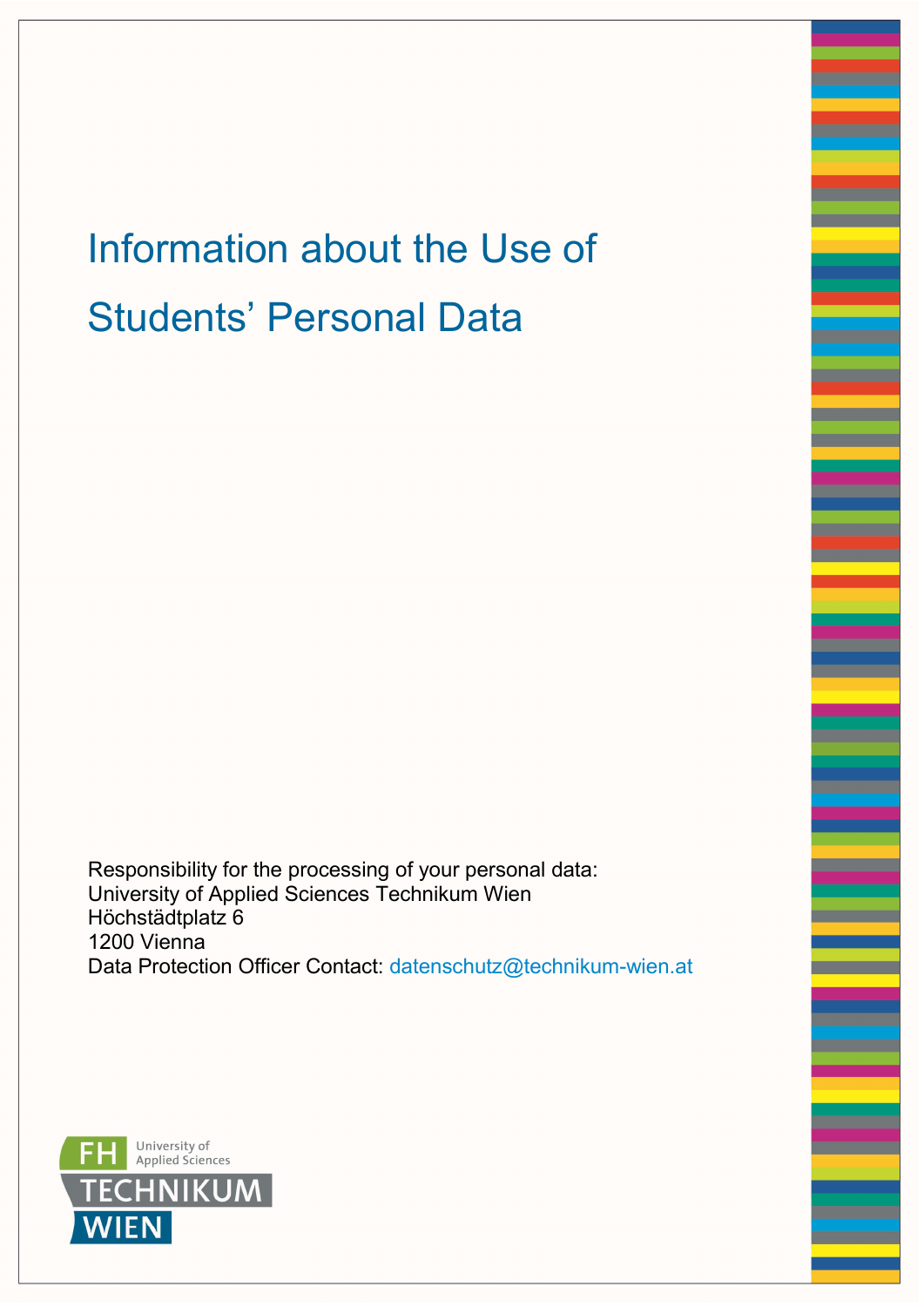Dear Students,

The UASTW will use your personal data for the purposes of your studies We would hereby like to give you an overview of this use.

Please note that this information will only apply to you if you have a proper training contract. Until you are admitted to the UASTW, much less of your data is used; the same applies after completing or ending your studies.

Please also note that without your data, we can not comply with our responsibilities regarding the training contract and the University of Applied Sciences Studies Act (FHStG).

Apart from the data provided by you when registering to study, we also use the data that comes to us in the course of your completing your education, especially the master data provided by yourselves and the data generated by us in connection with your performance assessment, the progress of your studies and activities connected to your studies such as internships.

If you have any questions, you can always contact datenschutz@technikum-wien.at !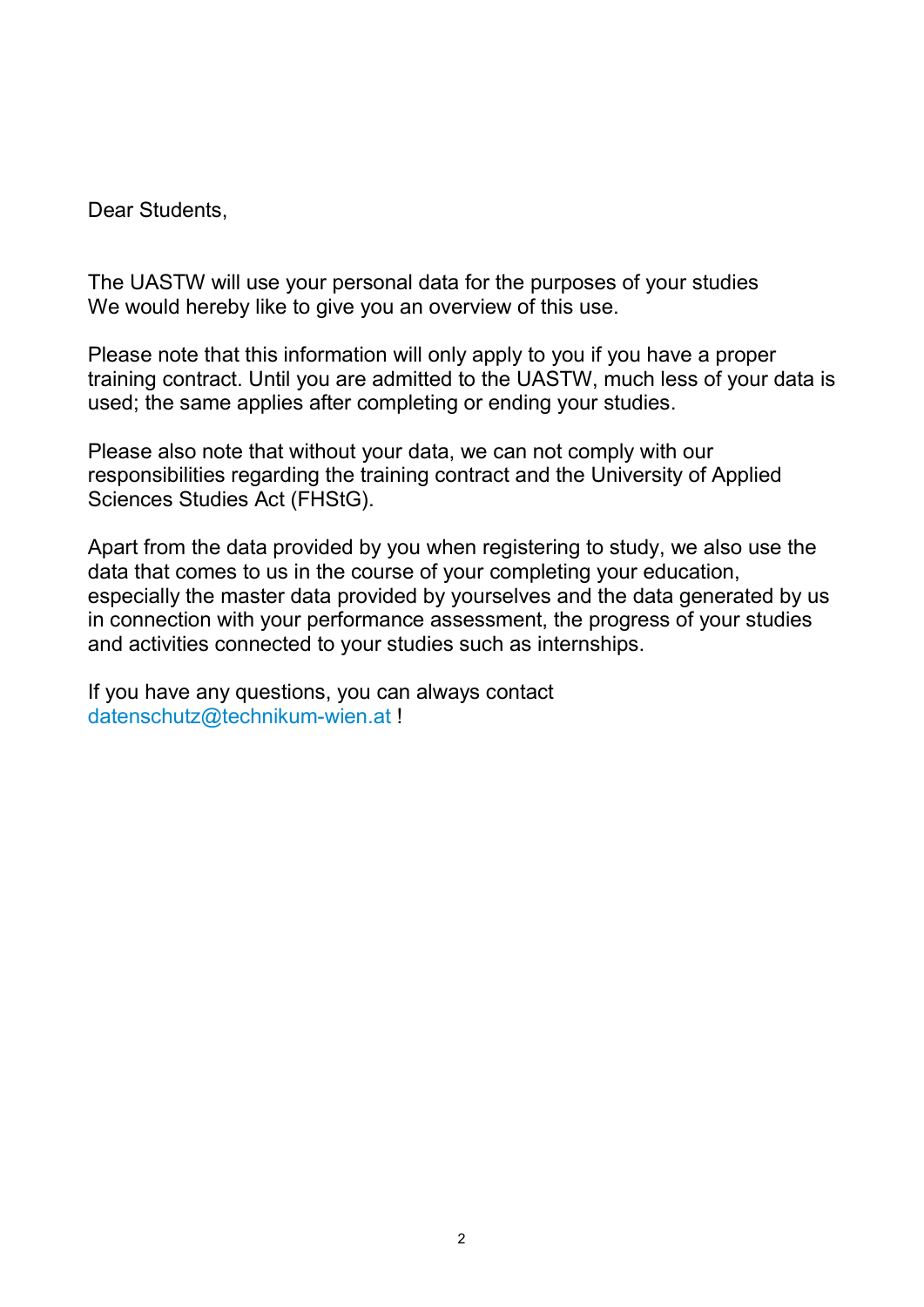# Purpose and legal basis

The legal principles for the using of your data can be found:

- In the University of Applied Sciences Studies Act (FHStG),
- $\blacksquare$  In your training contract with the UASTW,
- In the Austrian Civil Code applicable to private law,
- In the Student Union Act.
- **IF In the University Quality Assurance Act,**
- In the Student Support Act (StudFG),
- In the Regulation of the Board of the Agency for Quality Assurance and Accreditation Austria on the provision of information about the study program (BIS Regulation),
- And in the Education Documentation Act.

Your personal data is used for the purpose of processing the progress of your studies and your study-related activities. After completion of the study program, the use serves as proof of study and for the issuing of study-specific documents and duplicates.

The particular purposes for your data's use include:

- Student administration
- Alumni administration
- Course and exam management
- **Example 3 Issuing your student ID**
- Organization of the annual representative and Student Union elections
- **Internship administration**
- Plagiarism check
- **Mobility management**
- Scholarship management (if carried out by the UASTW)
- **Lending of media**
- Measures for quality assurance of study programs
- **Provision of consulting services**
- **Provision of study infrastructure (e-mail, Moodle, CIS, printer, etc.)**
- Other purposes for which you also provide us with additional data, such as child care on special holidays, exemption from tuition due to disability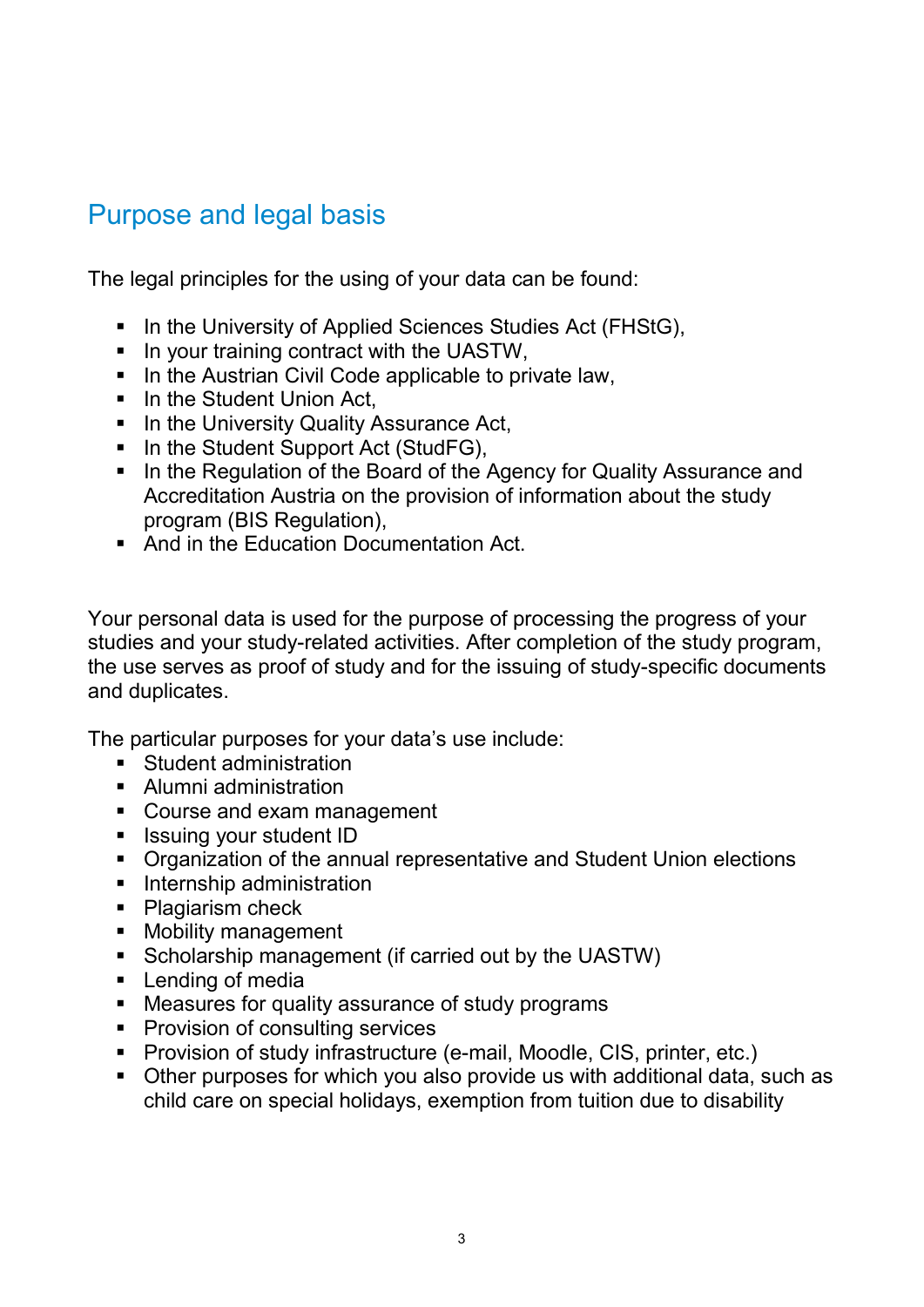# Video Surveillance:

For the purpose of protecting the property and the members of the UASTW, the premises of the UASTW are monitored. The recordings are to be used exclusively when occasion demands, to prevent, contain and clarify behavior relevant to criminal prosecution.

#### Image and sound recordings in connection with events:

At UASTW events, the UASTW may make photos, videos and / or sound recordings for documentation or marketing purposes; this is done in the interests of the UASTW as authorized (Article 6 (1) (f) GDPR). Basically, these recordings do not relate to the identification of persons or the specific recording of objects, by which such persons might indirectly be identified. Should your person be in the foreground of such recordings, you will of course, be asked in advance, or you will be attending your own graduation!

## Graduate News and Student News from our Alumni Club:

As a student, you will receive (at longer intervals!) information from our AlumniClub sent exclusively to the e-mail address provided by the UASTW; the legal basis for this communication can be found in the training contract. After completing your degree, the AlumniClub will send you an e-mail to the e-mail address provided by us, inviting you to join the AlumniClub - only then will you need to give the AlumniClub your private e-mail address. If you do not sign up, you will not receive any information about events etc. addressed to your private e-mail address.

## Graduate News in the Degree Programs:

In some degree programs it is common to remain in contact with former students (not connected to the Alumni Club), in order to receive information about events, jobs, etc. You can subscribe to this after completing your studies - if you want – by adding your name to a newsletter list. You can of course cancel this at any time and delete your name from the list.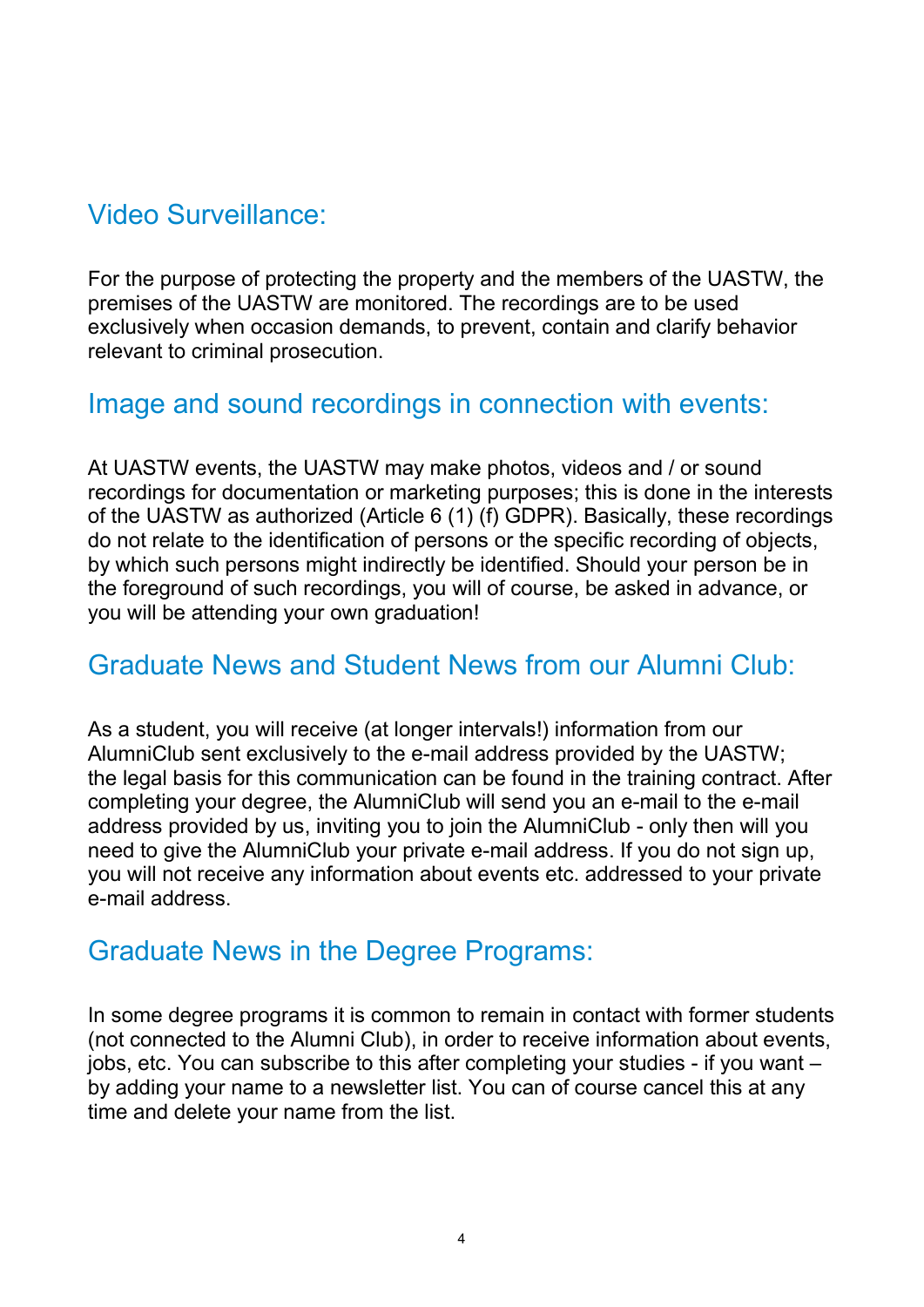# Duration of storage or criteria for determining the duration

Your data is subject to a deletion process at the UASTW, by which your data is deleted according to data category:

- Assessment documents (in particular reports, corrections of written examinations and examination papers) are deleted after 6 months,
- **Minutes of oral exams after 1 year,**
- Your social security number after 2 years from the end of your studies,
- The student file is deleted after 3 years from the end of your studies,
- Data required to issue duplicates will be kept by the UASTW for 80 years in order to be able to provide them again for you in the event they get lost: data needed to reconstruct a certificate, theses, data to issue a duplicate of the notification of the award of the academic degree, etc.
- Video recordings for building and property protection will be deleted in line with the company agreement after 7 calendar days,
- Video recordings, pictures and sound recordings for marketing or documentation purposes are kept for as long as the purpose of the recording justifies (e.g. images to record history and to use for anniversaries are permanently archived). The storage duration is alsorelated to the nature of the recording and the number and identifiability of the persons depicted on it.

In the case of complaint handling or other ongoing proceedings, the data must be stored at least until the expiry of these proceedings.

## Recipients and categories of recipients

The UASTW does not pass on your data to third parties unless there is a statutory or contractual obligation. Here is a list of the places to which the UASTW will pass on personal data:

- Student Union: In accordance with the Student Union Act, the UASTW is obliged to forward your data to the Student Union. This concerns the records that are transmitted on a semester basis, as well as the list of those eligible to vote in the Student Union elections before each election, and the list of those elected to be University Representatives.
- AQ Austria: Universities of Applied Sciences and the UAS degree programs have to pass on the data to the Agency for Quality Assurance and Accreditation Austria. The basis for this is the Education